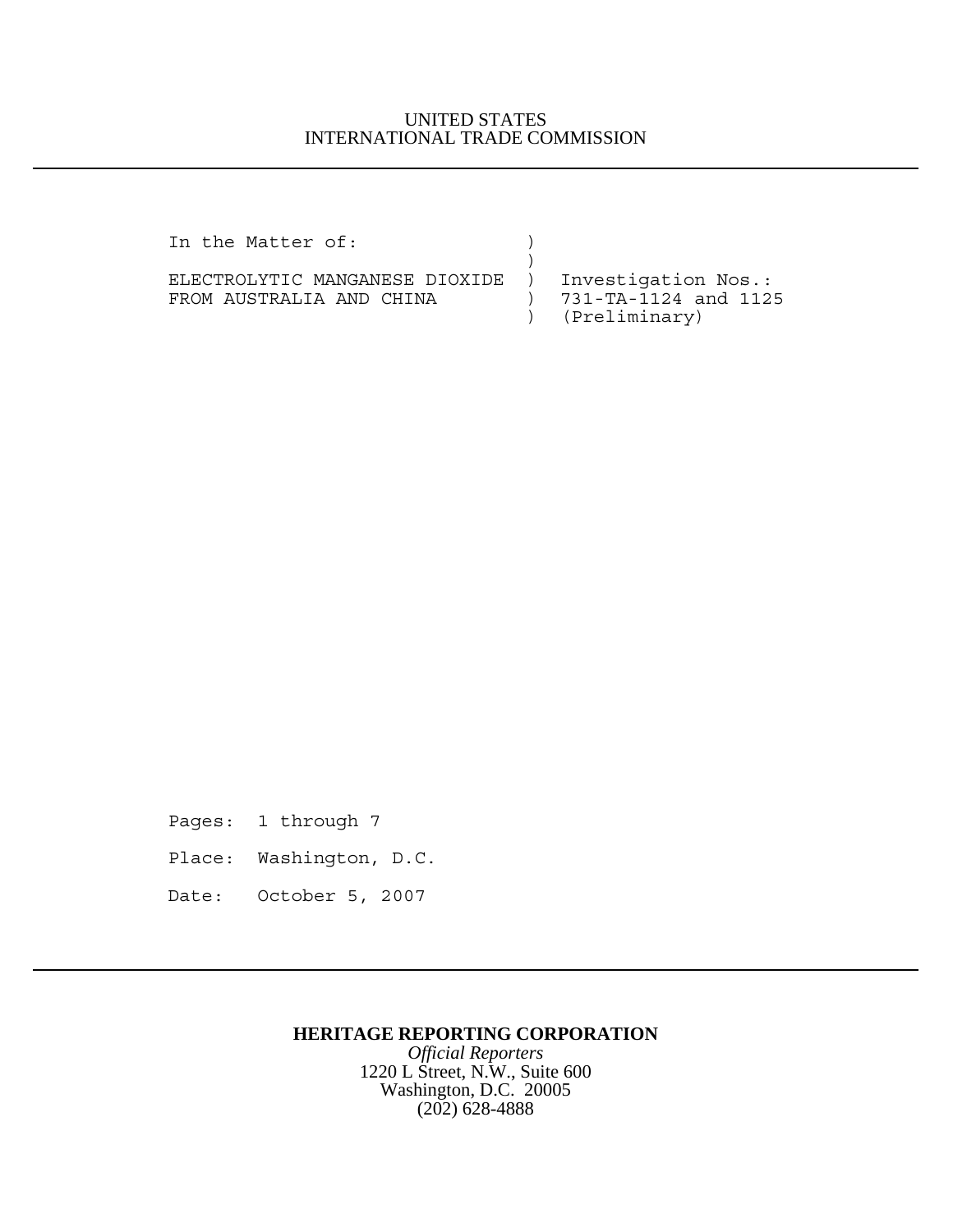THE UNITED STATES INTERNATIONAL TRADE COMMISSION

| In the Matter of:                |                      |
|----------------------------------|----------------------|
|                                  |                      |
| ELECTROLYTIC MANGANESE DIOXIDE ) | Investigation Nos.:  |
| FROM AUSTRALIA AND CHINA         | 731-TA-1124 and 1125 |
|                                  | ) (Preliminary)      |

Friday October 5, 2007

Room 101 U.S. International Trade Commission 500 E Street, SW Washington, D.C.

The Commission meeting commenced, pursuant to notice, at 11:01 a.m., before the Commissioners of the United States International Trade Commission, the Honorable DANIEL R. PEARSON, Chairman, presiding. APPEARANCES:

On behalf of the International Trade Commission:

Commissioners:

DANIEL R. PEARSON, CHAIRMAN (presiding) SHARA L. ARANOFF, VICE CHAIRMAN DEANNA TANNER OKUN, COMMISSIONER CHARLOTTE R. LANE, COMMISSIONER IRVING A. WILLIAMSON, COMMISSIONER

> Heritage Reporting Corporation (202) 628-4888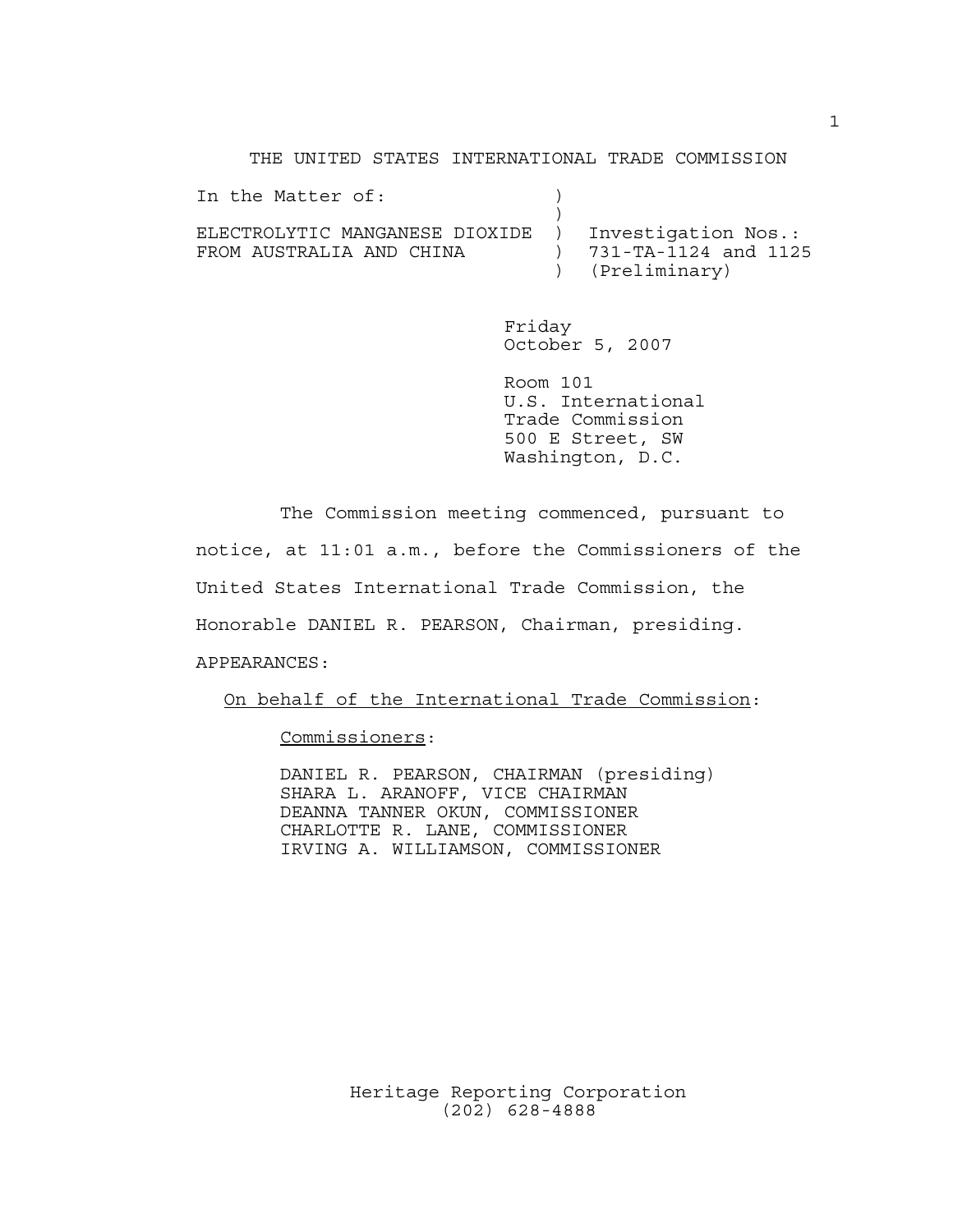APPEARANCES (continued):

MARILYN R. ABBOTT, SECRETARY TO THE COMMISSION SHARON BELLAMY, HEARINGS AND MEETINGS ASSISTANT

Staff:

GERRY BENEDICK, ECONOMIST DAVID BOYLAND, ACCOUNTANT/AUDITOR GRACEMARY ROTH-ROFFY, ATTORNEY GEORGE DEYMAN, SUPERVISORY INVESTIGATOR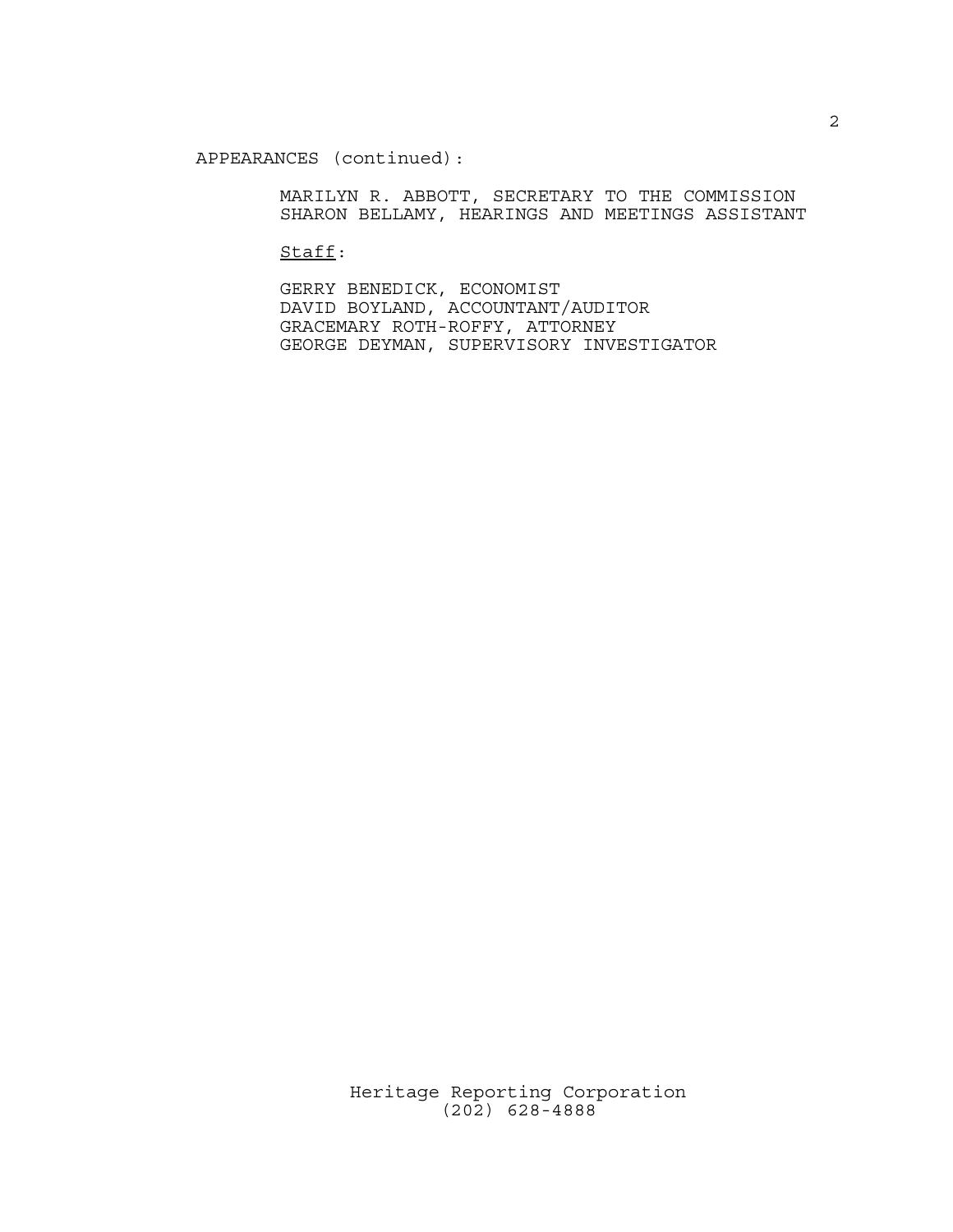## I N D E X

3

| Meeting called to order                                                                                                           | 4              |
|-----------------------------------------------------------------------------------------------------------------------------------|----------------|
| Agenda for Future Meetings: none                                                                                                  | $\overline{4}$ |
| Minutes: none                                                                                                                     | $\overline{4}$ |
| Ratification List: none                                                                                                           | $\overline{4}$ |
| Outstanding Action Jackets: none                                                                                                  | $\overline{4}$ |
| Inv. Nos. 731-TA-1124 and 1125 (Preliminary)<br>(Electrolytic Manganese Dioxide from<br>Australia and China) -- briefing and vote | 4              |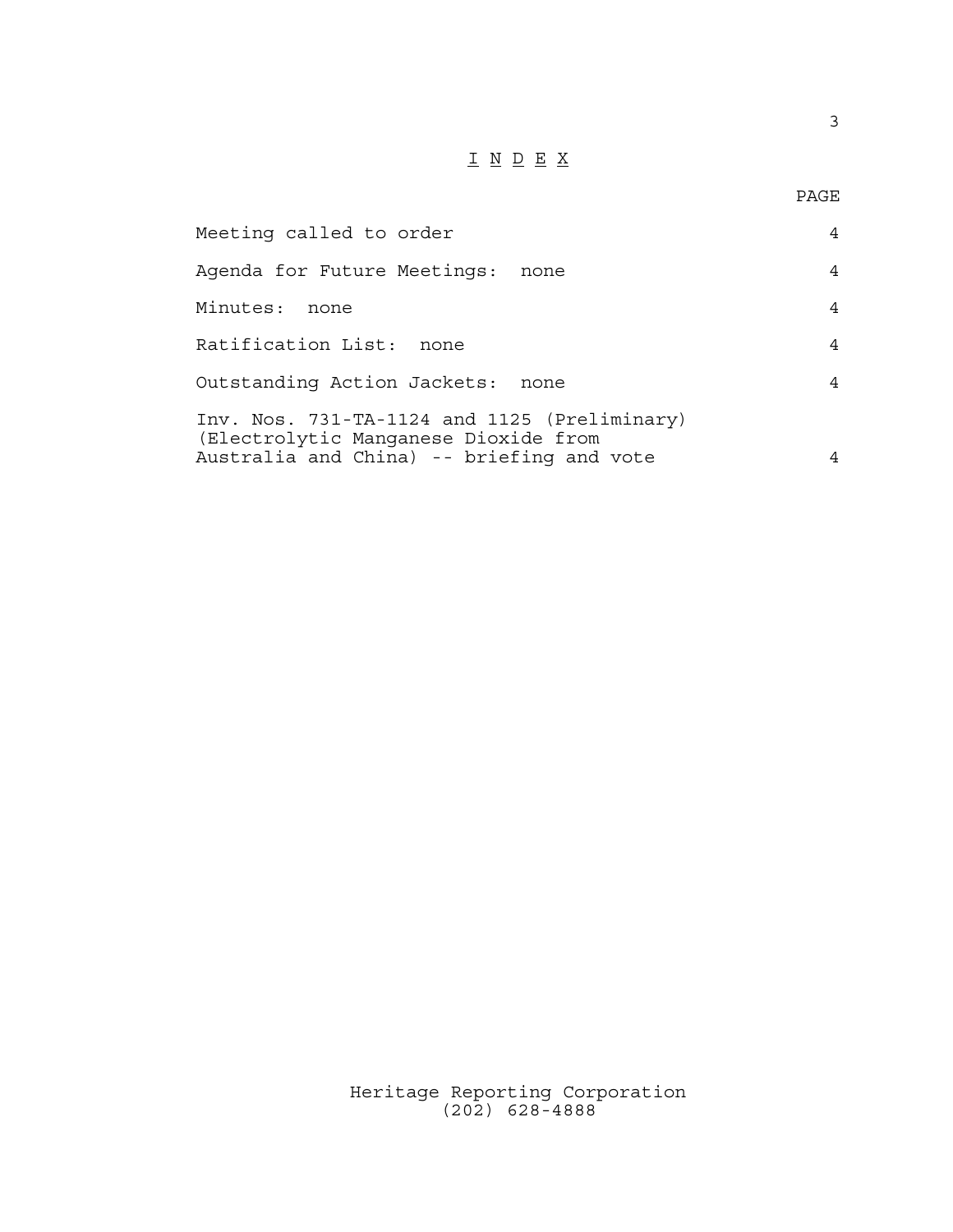| 1  | $\underline{P} \underline{R} \underline{O} \underline{C} \underline{E} \underline{E} \underline{D} \underline{I} \underline{N} \underline{G} \underline{S}$ |
|----|-------------------------------------------------------------------------------------------------------------------------------------------------------------|
| 2  | (11:01 a.m.)                                                                                                                                                |
| 3  | CHAIRMAN PEARSON: Good morning.<br>This                                                                                                                     |
| 4  | meeting of the U.S. International Trade Commission                                                                                                          |
| 5  | will now come to order.                                                                                                                                     |
| 6  | I understand that there are no agendas for                                                                                                                  |
| 7  | future meetings, outstanding action jackets, minutes,                                                                                                       |
| 8  | or ratification lists to consider.                                                                                                                          |
| 9  | Next, we turn to the vote in Investigation                                                                                                                  |
| 10 | Nos. 731-TA-1124 and 1125 (Preliminary) Electrolytic                                                                                                        |
| 11 | Manganese Dioxide from Australia and China.                                                                                                                 |
| 12 | Welcome to Mr. Deyman and the staff who                                                                                                                     |
| 13 | participated in these investigations. Are there any                                                                                                         |
| 14 | questions for the staff?                                                                                                                                    |
| 15 | (No response.)                                                                                                                                              |
| 16 | CHAIRMAN PEARSON: Are there any additions                                                                                                                   |
| 17 | or corrections to the staff report?                                                                                                                         |
| 18 | MR. DEYMAN: Yes, Mr. Chairman. I'm George                                                                                                                   |
| 19 | Deyman, Office of Investigations. We propose that the                                                                                                       |
| 20 | staff report be amended to include the revisions                                                                                                            |
| 21 | contained in Memorandum INV-EE-148 of October 4, 2007.                                                                                                      |
| 22 | Is there any objection to<br>CHAIRMAN PEARSON:                                                                                                              |
| 23 | approval of the staff report as revised?                                                                                                                    |
| 24 | (No response.)                                                                                                                                              |
| 25 | CHAIRMAN PEARSON: Hearing none, it is                                                                                                                       |
|    | Heritage Reporting Corporation<br>$(202)$ 628-4888                                                                                                          |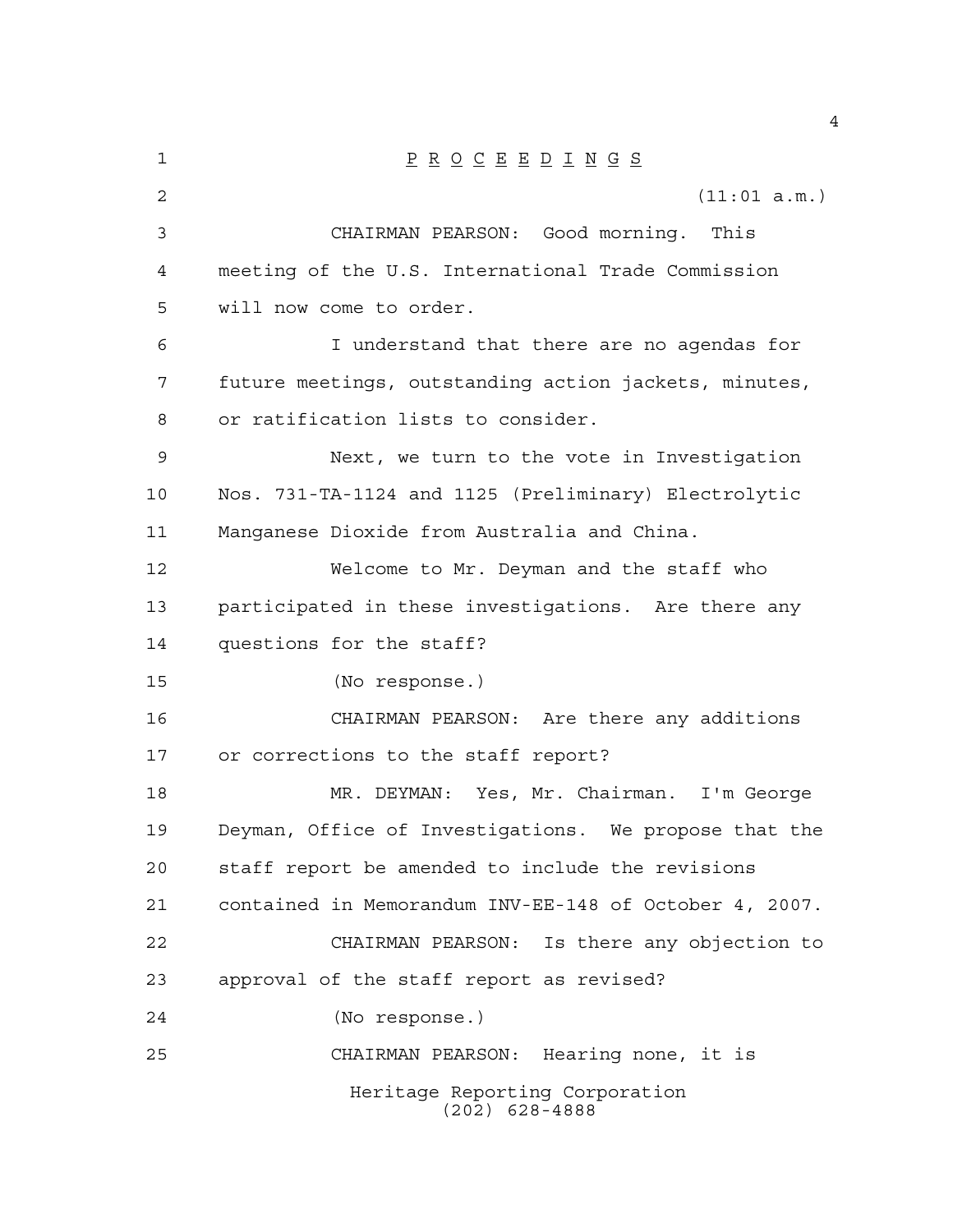approved.

Heritage Reporting Corporation (202) 628-4888 Madam Secretary, will you please call the roll? MS. ABBOTT: Commissioner Pearson? CHAIRMAN PEARSON: I vote in the affirmative. MS. ABBOTT: Commissioner Pinkert is not participating. Commissioner Okun? COMMISSIONER OKUN: I vote in the affirmative. MS. ABBOTT: Commissioner Lane? COMMISSIONER LANE: I vote in the affirmative. MS. ABBOTT: Commissioner Aranoff? VICE CHAIRMAN ARANOFF: I vote in the affirmative. MS. ABBOTT: Commissioner Williamson? COMMISSIONER WILLIAMSON: I vote in the affirmative. MS. ABBOTT: Mr. Chairman, the Commission has reached affirmative determinations. CHAIRMAN PEARSON: Thank you, Madam Secretary. Further information regarding these determinations will be available in the press release.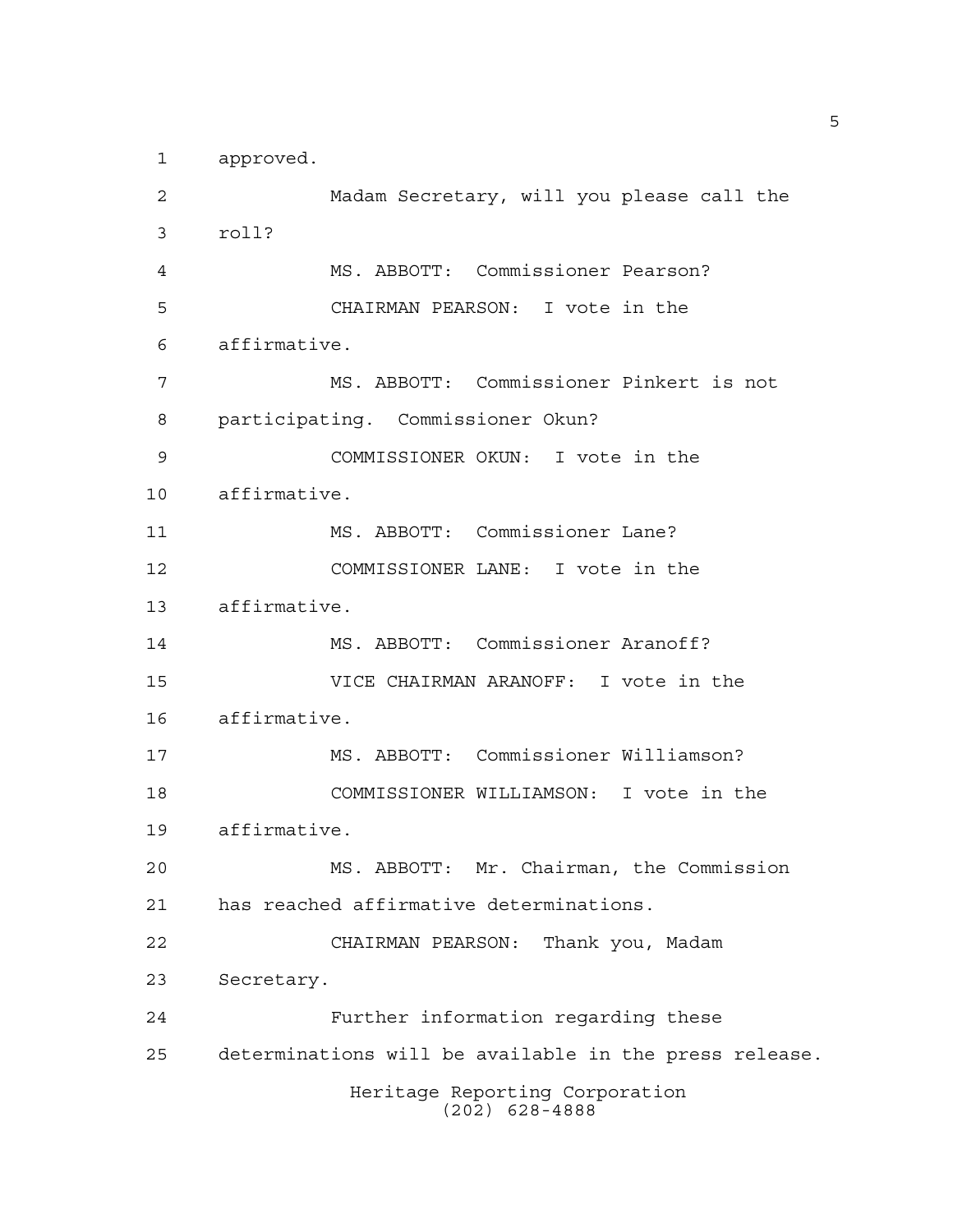| $\mathbf{1}$   | Commissioners' opinions currently are scheduled to be  |
|----------------|--------------------------------------------------------|
| $\overline{a}$ | transmitted to the Department of Commerce on or before |
| 3              | October 16, 2007. Thank you to all of the staff who    |
| $\overline{4}$ | participated in these investigations.                  |
| 5              | Seeing that there is no other business                 |
| 6              | before us, this meeting is adjourned.                  |
| 7              | (Whereupon, at 11:04 a.m., the Commission              |
| 8              | meeting in the above-entitled matter was concluded.)   |
| 9              | $\frac{1}{2}$                                          |
| 10             | $\frac{1}{2}$                                          |
| 11             | $\frac{1}{2}$                                          |
| 12             | $\frac{1}{2}$                                          |
| 13             | $\frac{1}{2}$                                          |
| 14             | $\frac{1}{2}$                                          |
| 15             | $\frac{1}{2}$                                          |
| 16             | $\frac{1}{2}$                                          |
| 17             | $\frac{1}{2}$                                          |
| 18             | $\frac{1}{2}$                                          |
| 19             | $\frac{1}{2}$                                          |
| 20             | $\frac{1}{2}$                                          |
| 21             | $\frac{1}{2}$                                          |
| 22             | $\frac{1}{2}$                                          |
| 23             | $\frac{1}{2}$                                          |
| 24             | $\frac{1}{2}$                                          |
| 25             | //                                                     |
|                |                                                        |

Heritage Reporting Corporation (202) 628-4888